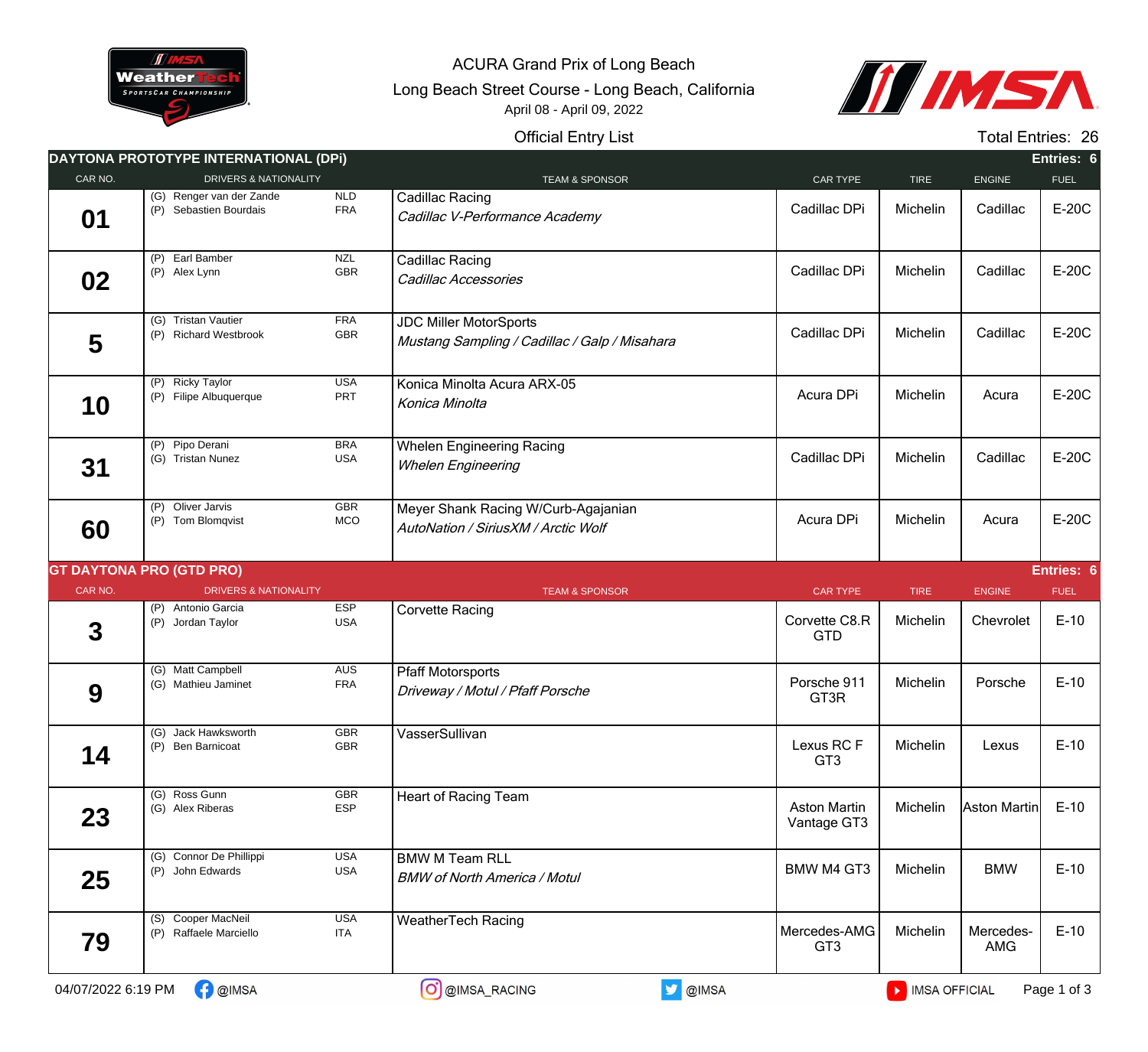| <b>GT DAYTONA (GTD)</b><br><b>Entries: 14</b> |                                              |                          |                                                                                                |                                    |             |                         |             |  |  |  |
|-----------------------------------------------|----------------------------------------------|--------------------------|------------------------------------------------------------------------------------------------|------------------------------------|-------------|-------------------------|-------------|--|--|--|
| CAR NO.                                       | <b>DRIVERS &amp; NATIONALITY</b>             |                          | <b>TEAM &amp; SPONSOR</b>                                                                      | <b>CAR TYPE</b>                    | <b>TIRE</b> | <b>ENGINE</b>           | <b>FUEL</b> |  |  |  |
| 1                                             | (G) Bryan Sellers<br>(S) Madison Snow        | <b>USA</b><br><b>USA</b> | Paul Miller Racing<br>TOTAL Lubricants / UIS and Paul Miller Auto Group                        | <b>BMW M4 GT3</b>                  | Michelin    | <b>BMW</b>              | $E-10$      |  |  |  |
| 12                                            | (S) Frankie Montecalvo<br>(G) Aaron Telitz   | <b>USA</b><br><b>USA</b> | VasserSullivan                                                                                 | Lexus RC F<br>GT <sub>3</sub>      | Michelin    | Lexus                   | $E-10$      |  |  |  |
| 16                                            | (B) Ryan Hardwick<br>(G) Jan Heylen          | <b>USA</b><br><b>BEL</b> | <b>Wright Motorsports</b><br>1st Phorm / Mountain Motorsports / Una Vida Tequila               | Porsche 911<br>GT3R                | Michelin    | Porsche                 | $E-10$      |  |  |  |
| 27                                            | (S) Roman De Angelis<br>(P) Maxime Martin    | CAN<br><b>BEL</b>        | Heart of Racing Team                                                                           | <b>Aston Martin</b><br>Vantage GT3 | Michelin    | Aston Martin            | $E-10$      |  |  |  |
| 32                                            | (S) Mike Skeen<br>(S) Stevan McAleer         | <b>USA</b><br>GBR        | <b>Team Korthoff Motorsports</b><br><b>Herb Korthoff</b>                                       | Mercedes-AMG<br>GT <sub>3</sub>    | Michelin    | Mercedes-<br><b>AMG</b> | $E-10$      |  |  |  |
| 34                                            | (B) Kyle Washington<br>(B) James Sofronas    | <b>USA</b><br><b>USA</b> | <b>GMG Racing</b><br>Eboost / BN3TH / Centr / Seaspan / Troy Lee Designs                       | Porsche 911<br>GT3R                | Michelin    | Porsche                 | $E-10$      |  |  |  |
| 39                                            | (S) Robert Megennis<br>(G) Jeff Westphal     | <b>USA</b><br><b>USA</b> | CarBahn with Peregrine Racing<br>Accel / Menlo / DataRobot / Palantir / SailPoint / Optimizely | Lamborghini<br>Huracan GT3         | Michelin    | Lamborghini             | $E-10$      |  |  |  |
| 51                                            | (G) Ryan Eversley<br>(S) Aidan Read          | <b>USA</b><br><b>AUS</b> | <b>Rick Ware Racing</b><br>Nurtec ODT                                                          | Acura NSX GT3                      | Michelin    | Acura                   | $E-10$      |  |  |  |
| 57                                            | (S) Russell Ward<br>(G) Philip Ellis         | <b>USA</b><br>CHE        | <b>Winward Racing</b><br>Techemet / First Horizon / Exxon Mobil                                | Mercedes-AMG<br>GT <sub>3</sub>    | Michelin    | Mercedes-<br><b>AMG</b> | $E-10$      |  |  |  |
| 59                                            | (S) Jon Miller<br>(G) Paul Holton            | <b>USA</b><br><b>USA</b> | <b>Crucial Motorsports</b><br>Motul / Race For RP / Belle Haven Investments / The FIRM         | McLaren 720S<br>GT <sub>3</sub>    | Michelin    | McLaren                 | $E-10$      |  |  |  |
| 66                                            | (G) Mario Farnbacher<br>(S) Marc Miller      | DEU<br><b>USA</b>        | <b>Gradient Racing</b><br>ACURA / Honda Performance Development                                | Acura NSX GT3                      | Michelin    | Acura                   | $E-10$      |  |  |  |
| 70                                            | (B) Brendan Iribe<br>(S) Frederik Schandorff | <b>USA</b><br><b>DNK</b> | inception racing                                                                               | McLaren 720S<br>GT <sub>3</sub>    | Michelin    | McLaren                 | $E-10$      |  |  |  |
| 96                                            | (S) Robby Foley<br>(G) Bill Auberlen         | <b>USA</b><br><b>USA</b> | <b>Turner Motorsport</b><br>Turner Motorsport / LiquiMoly / Barletta Engineering               | <b>BMW M4 GT3</b>                  | Michelin    | <b>BMW</b>              | $E-10$      |  |  |  |
| 99                                            | (B) Rob Ferriol<br>(G) Katherine Legge       | <b>USA</b><br>GBR        | Team Hardpoint<br><b>GRIDRIVAL</b>                                                             | Porsche 911<br>GT3R                | Michelin    | Porsche                 | $E-10$      |  |  |  |